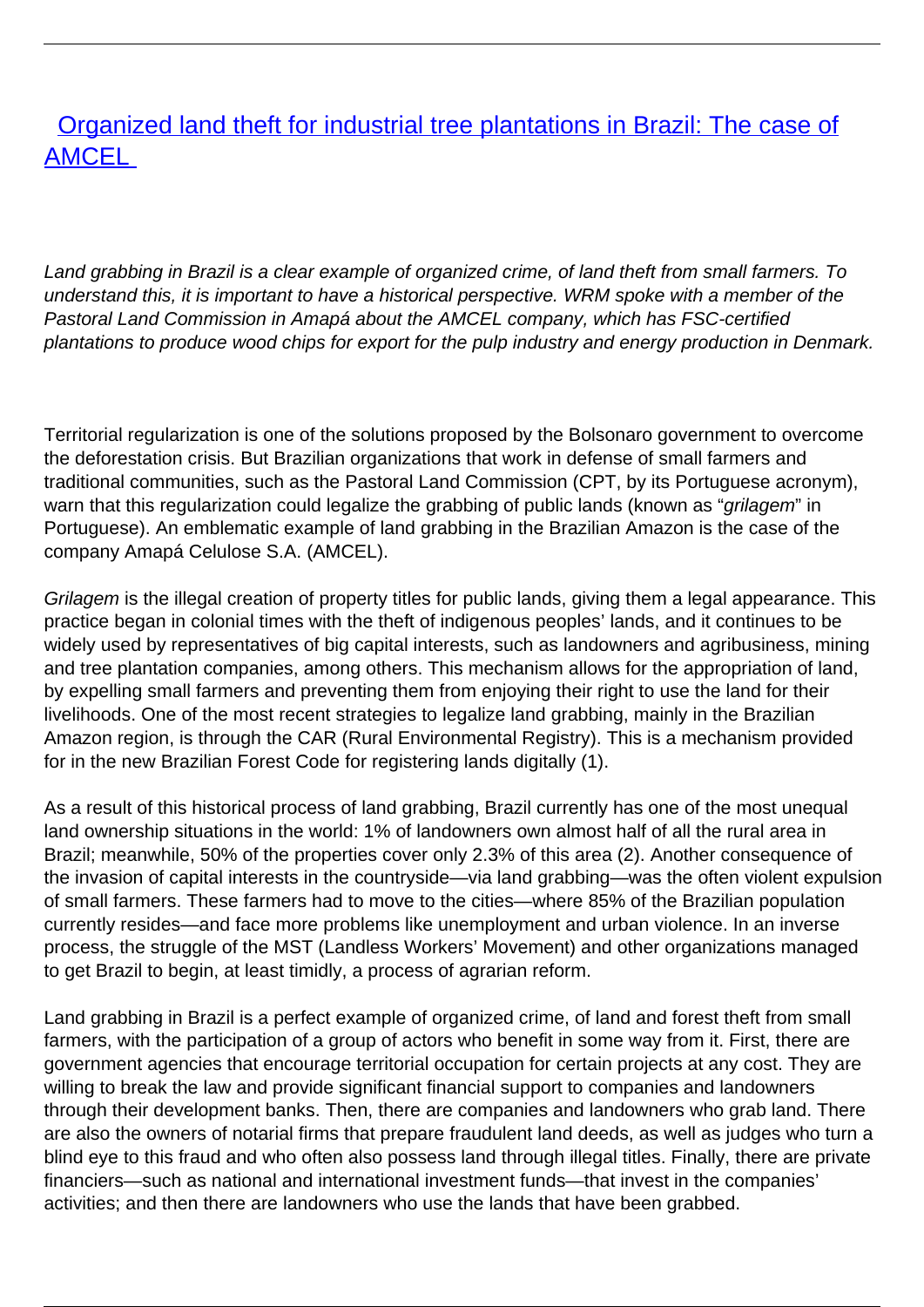There are still more actors who collaborate in the crime, such as the international certification system for tree plantation companies' timber (the FSC). The consulting firms that perform the certification have been true "defense attorneys" for the land-grabbing companies, declaring that the wood is obtained using "socially just" practices (3).

Amapá Celulose (AMCEL) is one of the few large tree plantation companies located in the Amazon, which is one of the most conflictive regions in Brazil when it comes to land grabbing. AMCEL has FSC-certified eucalyptus plantations which produce and export wood chips, both for the pulp industry and as raw material for energy/electricity production in Denmark.

AMCEL was created in 1976 by mining company CAEMI, and it later belonged to the North American companies, Champion and International Paper. Since 2007, AMCEL has been controlled by the Japanese groups, NipponPaper Industries and NYK (Nippon Yusen Kabushiki Kaisha) (4).

WRM spoke with Father Sisto Magro, a member of the Pastoral Land Commission in Amapá (CPT), about AMCEL's land grabbing.

### **Question: Could you give a brief historical summary of the occupation of lands by small farmers, and the problems they have faced in the state of Amapá?**

Father Sisto: The history of small farmers in the state of Amapá began along the river. They occupied the banks of the rivers and the ocean in what is called the Bailique archipelago, which joins the Amazon river, streams and part of the ocean. These people lived by hunting, fishing, gathering acaí and bacaba fruits, and subsistence agriculture—mainly based on cassava flour. They also raised cattle and buffalo in the flooded areas. This is how the story of the farming community in Amapá began, besides the indigenous peoples who were already in the territory. The farmers had a subsistence culture and did not seek wealth; they did not have fences, and they respected their neighbors' land. When roads opened up, other communities of small farmers began to settle along the roads.

Large projects started arriving in the area in the 1950s, in an attempt to connect Amapá with the rest of Brazil and the world. First, there was the Icomi mining project. And starting in the 1970s, there was the Amapá Celulose project, as well as a port for export. Many people from outside came to work on these projects. And, at the same time, a different logic also arrived: one that seeks to turn the small farmer into an entrepreneur, and that tries to introduce "modern" agriculture to "develop" the state. This means transforming the subsistence culture of these farmers into a capitalist culture based on money. This attempt was unsuccessful, because it is very different from the gathering- and subsistence-based culture of the rural people.

In order to understand the current land conflicts, it is important to remember that around 1900, when Amapá was part of the neighboring state of Pará, the government of Pará sent coronels to Amapá and granted them property titles to large tracts of land. They did this through notarial firms whose owners were sometimes the coronels themselves. The aim was to distribute these lands among ranchers and small farmers. This agrarian reform did not work, but it generated a series of old land documents from 1900, 1910 and 1920, which—though now obsolete—are used today by large landholders to try to take land away from small farmers.

Even now, there are attempts to bring workers from the South [of Brazil] who have different ideas about agriculture, the countryside, and producing wealth for export and GDP growth (Gross Domestic Product). Our farmers are not concerned with increasing GDP, but rather with producing food to feed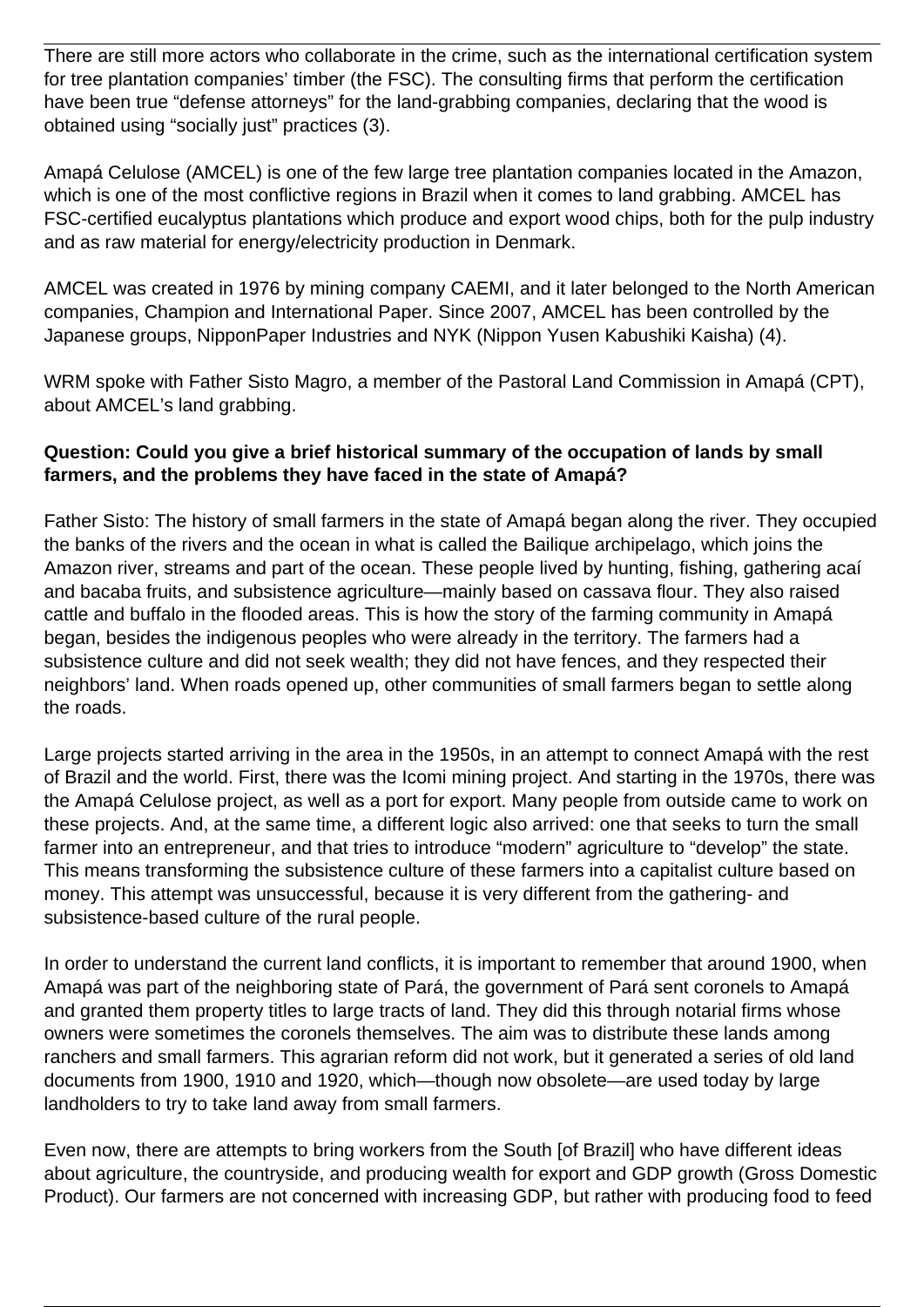themselves and at most sell crops at the Macapá market (the main city of the state). They are more humble, and the Amazon needs that humility. The more a capitalist mentality based on production and wealth is implanted in the Amazon, the more this important biome and ecosystem are destroyed. The farmers in Amapá know this all too well. It is the big capitalists, who devote themselves to the culture of money and who are not from here, who seem not to understand this.

#### **Question: According to the company's FSC certification reports, AMCEL managed to appropriate almost 400,000 hectares of land in Amapá (5). About 167,000 hectares are certified, and according to the FSC, their titles were recognized by the INCRA (federal land management agency in charge of agrarian reform). Another 119,000 hectares are not certified, and according to the company, there are "illegal" occupations by small farmers. In 2005, the company reportedly returned another 105,000 hectares to INCRA. What is CPT's view on the legality of AMCEL's lands and the process of acquiring these lands?**

Father Sisto: First, it is important to say that the AMCEL project is a project of the federal government itself. In an attempt to modernize the countryside, the government promoted the distribution of public lands in Amapá and other Amazonian states, pretending like it was a fair distribution of land. The government held a land auction for an area in Amapá of great interest to AMCEL, which today includes part of the municipalities of Porto Grande, Ferreira Gomes, Cutias de Araguary and Itabaul. Each company could bid, but only on one lot. AMCEL belonged to the CAEMI group, a powerful mining company in the state of Amapá. CAEMI participated with six firms, some of which were ghost companies—because they were never heard of in Amapá. One of the six firms was AMCEL, but the others had nothing to do with timber plantations; they were linked to the mining sector. All of them participated, and they won the tender for a huge lot of 20,000 to 25,000 hectares. The bidding contract states that each company was to exploit that lot. However, immediately after obtaining the lands, every single one of the other companies leased the land to AMCEL—despite the fact that the bidding contract did not allow this. This is how AMCEL began its tree plantation project, which at first was with pine trees.

One of the items of the bidding contract stated that the company must conduct a topographical study and demarcate the area. All of the companies that won the contract did this, but they committed another malfeasance: they increased their areas even more. For example, land that was 20,000 hectares became 27,000 hectares after the demarcation. Another term of the contract was that the company who won the bid must not include places with inhabitants and small farmers in the demarcated area. But these companies did not do that. On the contrary, AMCEL began to promote outright evictions of people living in those areas. Most people were expelled in the early 1980s. In some cases, AMCEL compensated small farmers for the land—which was not allowed either, since the contract ordered for inhabited areas to be excluded, period. Then, between 1983 and 1985, INCRA awarded the titles to AMCEL and the other five companies that had won the tender, even though there were a large number of farmers on those lands. Later, the other companies sold their land to AMCEL. While this was good for AMCEL, to me this is major fraud, because AMCEL and the other companies acted jointly and breached the terms of the tender.

Today there are few inhabitants left, as most have already been expelled. But it is interesting that AMCEL says that there are no conflicts on the 167,000 hectares—that the conflict must be on the other 119,000 hectares. Because there are also conflicts in the area that has been certified [by the FSC], and the proof is that they are currently in the courts. On the Amapá Court of Justice website, one can easily see current disputes over areas that the company says legally belong to them. Inhabitants who still resist in these areas have been, and are being, judicially expelled; because AMCEL shows the titles of the companies that won the tender, which now comprise the single large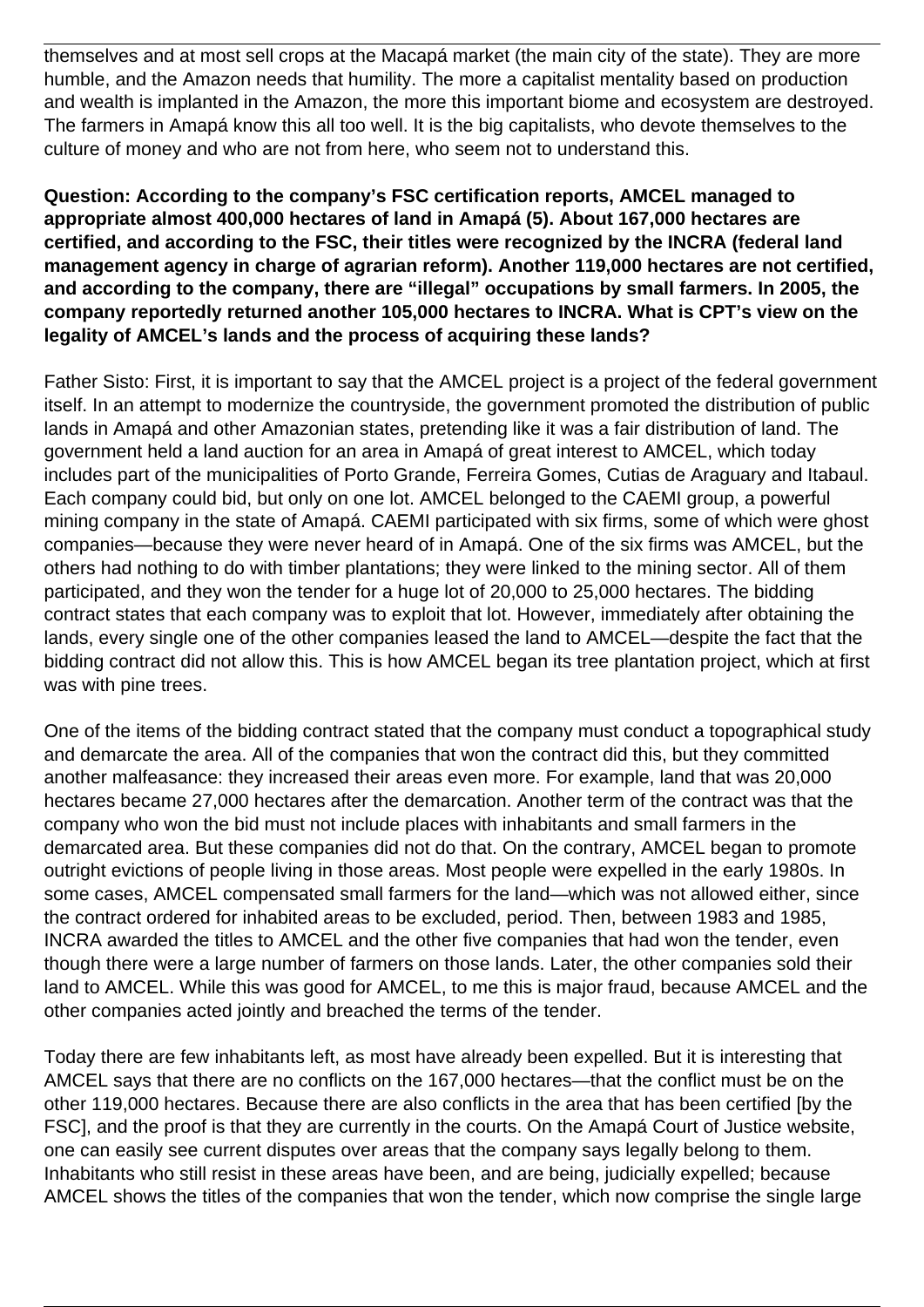deed to 167,000 hectares. It should be added that in the northernmost part of the territory, in Ferreira Gomes municipality, the company has already exceeded the area of the consolidated title it obtained. This was proven in a technical report that INCRA produced at the request of the judge in one of the legal proceedings. But the judge says that it only exceeded "a little bit." However, that boundary was 28 km long, so any small variation ends up being a big difference.

### **Question: AMCEL claims that in 2000/2001, there was a Parliamentary Commission of Inquiry (CPI, by its Portuguese acronym) on public lands in the Federal Chamber in Brasilia, which concluded that AMCEL's land acquisition process was legal. Do you agree with this statement?**

Father Sisto: Then how is it possible that in 2005—after a 2004 CPI on public lands headed up by the Legislative Assembly of Amapá state—AMCEL had to return 105,000 hectares to the Union [federal government]? It is a gigantic contradiction. The 2004 CPI report was almost written by a person who was later prosecuted and convicted for land grabbing. Fortunately, it was possible to appoint another deputy, Ruy Schmidt, who was not associated with the land grab. This CPI, in which the CPT played a key role, managed to reveal AMCEL's whole fraudulent land grabbing process. We have all of this documentation, and as a result, AMCEL had to hand over 105,000 hectares on the other side of the Araguari River. In reality, there was not a single title for that land, not a single deed! They were just documents of possession, sales receipts, any real estate document.

On the other hand, regarding the situation of AMCEL's lands, the company has a relatively small area with definitive titles. These are for lands purchased from people who held those titles, and they are recognized by INCRA and cannot be challenged. However, the rest of the land was obtained through another criminal process: so-called notarial appropriation. These were notaries from Amapá district and Tartarugalzinho municipality. These two notaries provided public deeds—registered with the notary public—of lands that are actually public lands, which INCRA never titled, sold or managed to regularize. If you go to INCRA, and they look at the map they have of these areas, they will say that those lands are theirs, that they still belong to the Union [federal government]. That's why we at the CPT challenge the legality of those areas, as alleged by AMCEL. They are registered areas totaling more than 100,000 hectares, but they have been registered in an illegal and irregular fashion. They are lands that should also be returned to the Union. In 2003, a Justice of the Peace and a Chief Magistrate asked the Amapá notarial firms to correct these fraudulent records, including those that registered the lands where AMCEL is located. But nothing happened after that, and the judges in the case argue that the Attorney General's Office (AGU by its Portuguese acronym) should take legal action to recover those areas and be able to create settlements under agrarian reform. But the AGU is not doing this. Today, AMCEL is negotiating these illegal titles with soybean agribusinesses, as a tactic to get rid of that land.

## **Question: Who financed AMCEL, including all of the land grabbing?**

Father Sisto: The FNO (Constitutional Fund to Finance the North [region]), which is Brazilian public money, financed a large part of AMCEL's plantations. This is money that should also finance small farmers, but they do not have access to these funds because they lack the conditions to formulate and present a project. It is AMCEL, and other companies and landowners associated with soybean agribusiness, for example, that develop projects and have access to this money.

**Question: The company claims it is "committed" to resolving conflicts with small farmers through "dialogue." How do you evaluate the company's relationship with the inhabitants?**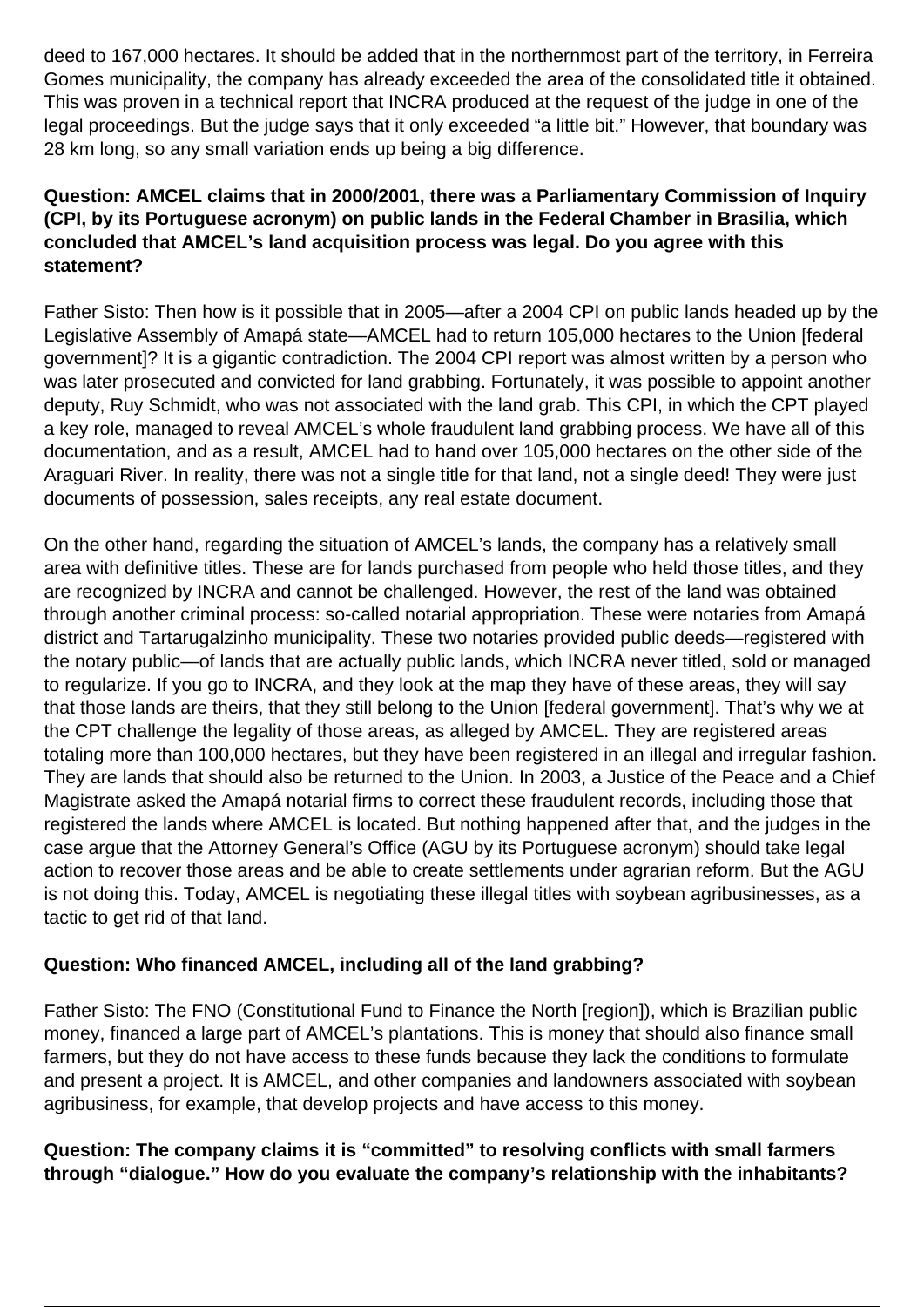Father Sisto: The relationship is not respectful. AMCEL tears down residents' houses. Last year five houses were demolished in Ferreira Gomes municipality. This year they demolished another one in Tartarugalzinho municipality, with protection from the judge for that area, because they won a lawsuit against a small producer. Only this house was in the middle of a field. And what did AMCEL do? The judicial officer came to the site, AMCEL pointed out the house, and the officer ordered the demolition of this man's brother's house—which is on the street and was not part of the process! This seems to indicate that the company seeks to further expand its territory, in part because it lost several cases against inhabitants. I ask: Why does AMCEL, having lost several lawsuits, still possess the 167,000 hectares? It is probably trying to recover the areas it legally lost in court. And faced with the farmer's request for compensation, instead of asking AMCEL to immediately rebuild the house, the judge in Tartarugalzinho said he would start a legal process, and that the first hearing would be next year. Against this backdrop, the farmer is afraid to rebuild his home, because the company has already demolished it once, and he is afraid the judge will order for it to be demolished again.

### **Question: Although some inhabitants won lawsuits, in most cases AMCEL was victorious. Can we expect justice from the Amapá judiciary?**

Father Sisto: No. For example, in the case of the five houses that were demolished in Ferreira Gomes municipality, the judge himself was present during the demolition. According to inhabitants who were there, he said "I want to see those houses on the ground." The judge from Tartarugalzinho is even worse. In response to the unlawful demolition of homes, not only did he not recognize the error, he overlooked the issue, saying that it would be discussed in February / March [of 2021]. But he has already made it clear that absolutely nothing will happen to AMCEL. This same judge occupies a piece of public land. With state judges in place that AMCEL always calls upon to evict inhabitants, it is very unlikely that a favorable decision for small farmers will be made.

### **Question: Considering the fact that CPT acts from a social justice perspective, what is the path to take to resolve the land conflict that AMCEL created, starting in the 1970s? And what is your message to the people of the country of Denmark, where AMCEL sends FSC-certified wood chips?**

Father Sisto: The Federal Judiciary should intervene and instruct Amapá state judges not to make any more decisions. If the Federal Judiciary gets involved, it is different; since it tends to analyze the property rights of an area, and whether it is an AMCEL territory or not. The Federal Judiciary will analyze property titles to see if it is a public land, and if so—even if it is just a millimeter of public land—AMCEL will have to return the land it appropriated. State judges, on the other hand, tend to assert that the lands belong to the state of Amapá and not to the Union. Several state judges even participated in the agribusiness project. Some have been on radio programs with agribusiness representatives. There are also federal judges who favor agribusiness, but their decisions tend to be more balanced. That is why AMCEL always tries to go to state courts, never to federal ones.

Right now there is a complicated process underway in the state of Amapá. Lands that belong to the Union are being transferred to the state of Amapá, which wants to regularize them and give them to agribusiness, not to small farmers. At the same time, the Bolsonaro government is not giving a cent to INCRA, precisely to avoid having to do anything. We are in a very challenging time, in which there is no political will to carry out territorial regularization that would benefit small farmers.

I would tell Danish citizens that it is time for you to plant trees in Denmark, and to harvest those trees, instead of harvesting trees here. We are already in a severe process of deforestation, devastation and destruction here, promoted by the government of Bolsonaro. He is bolstered when he can say